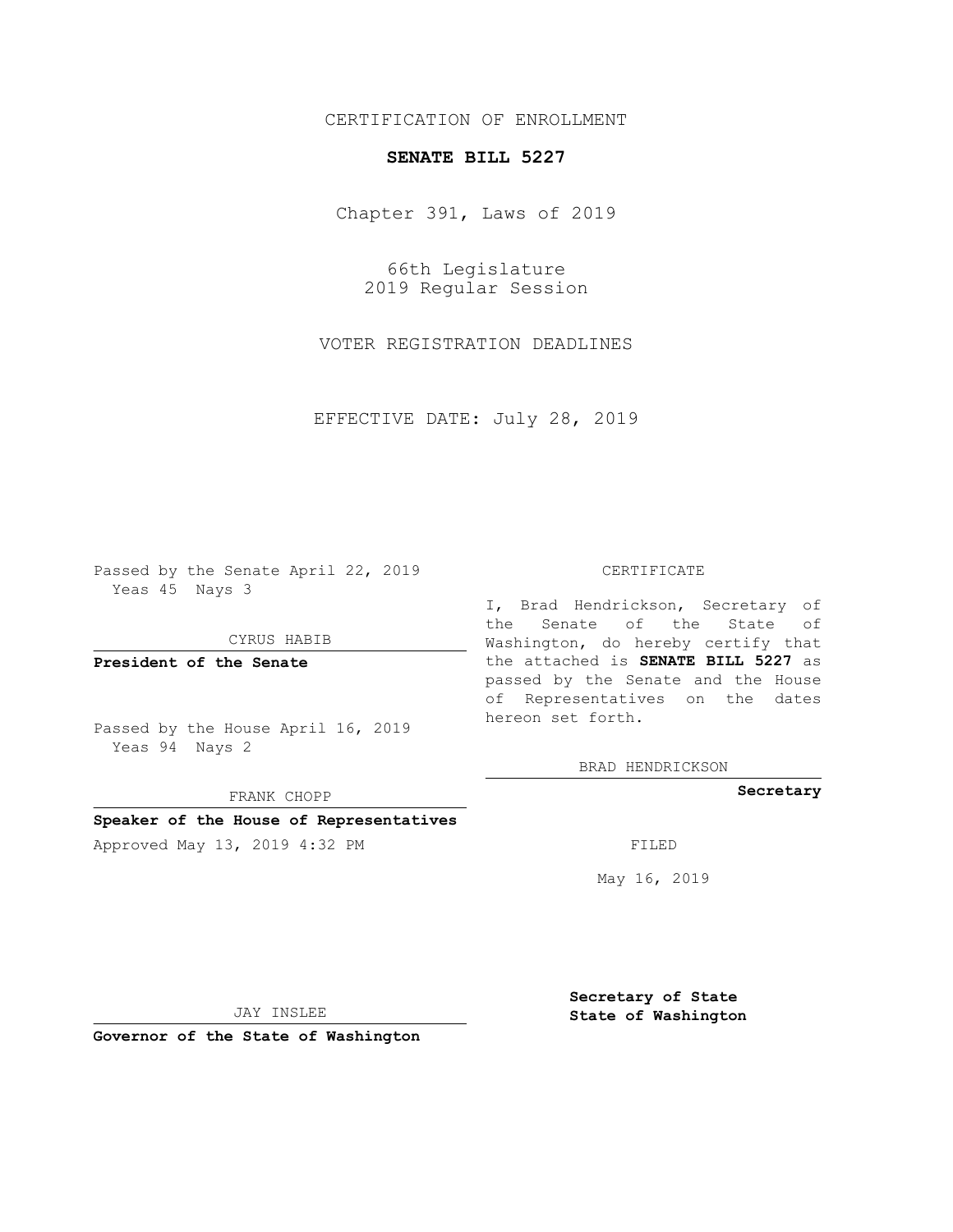## **SENATE BILL 5227**

AS AMENDED BY THE HOUSE

Passed Legislature - 2019 Regular Session

# **State of Washington 66th Legislature 2019 Regular Session**

**By** Senators Kuderer, Hunt, Takko, Nguyen, and Billig

Read first time 01/16/19. Referred to Committee on State Government, Tribal Relations & Elections.

 AN ACT Relating to deadlines for receipt of voter registrations by election officials; amending RCW 29A.08.020, 29A.08.140, 29A.08.330, and 29A.08.359; reenacting and amending RCW 29A.08.110 and 29A.08.410; and adding new sections to chapter 29A.04 RCW.

5 BE IT ENACTED BY THE LEGISLATURE OF THE STATE OF WASHINGTON:

6 NEW SECTION. **Sec. 1.** A new section is added to chapter 29A.04 7 RCW to read as follows:

8 "Election official" when pertaining to voter registration 9 includes any staff member of the office of the secretary of state or 10 a staff member of the county auditor's office.

11 NEW SECTION. **Sec. 2.** A new section is added to chapter 29A.04 12 RCW to read as follows:

13 "By mail" means delivery of a completed original voter 14 registration application by mail to a county auditor or the office of 15 the secretary of state.

16 **Sec. 3.** RCW 29A.08.020 and 2013 c 11 s 12 are each amended to 17 read as follows:

18 (The definitions set forth in this section apply throughout this 19 chapter, unless the context clearly requires otherwise.

p. 1 SB 5227.SL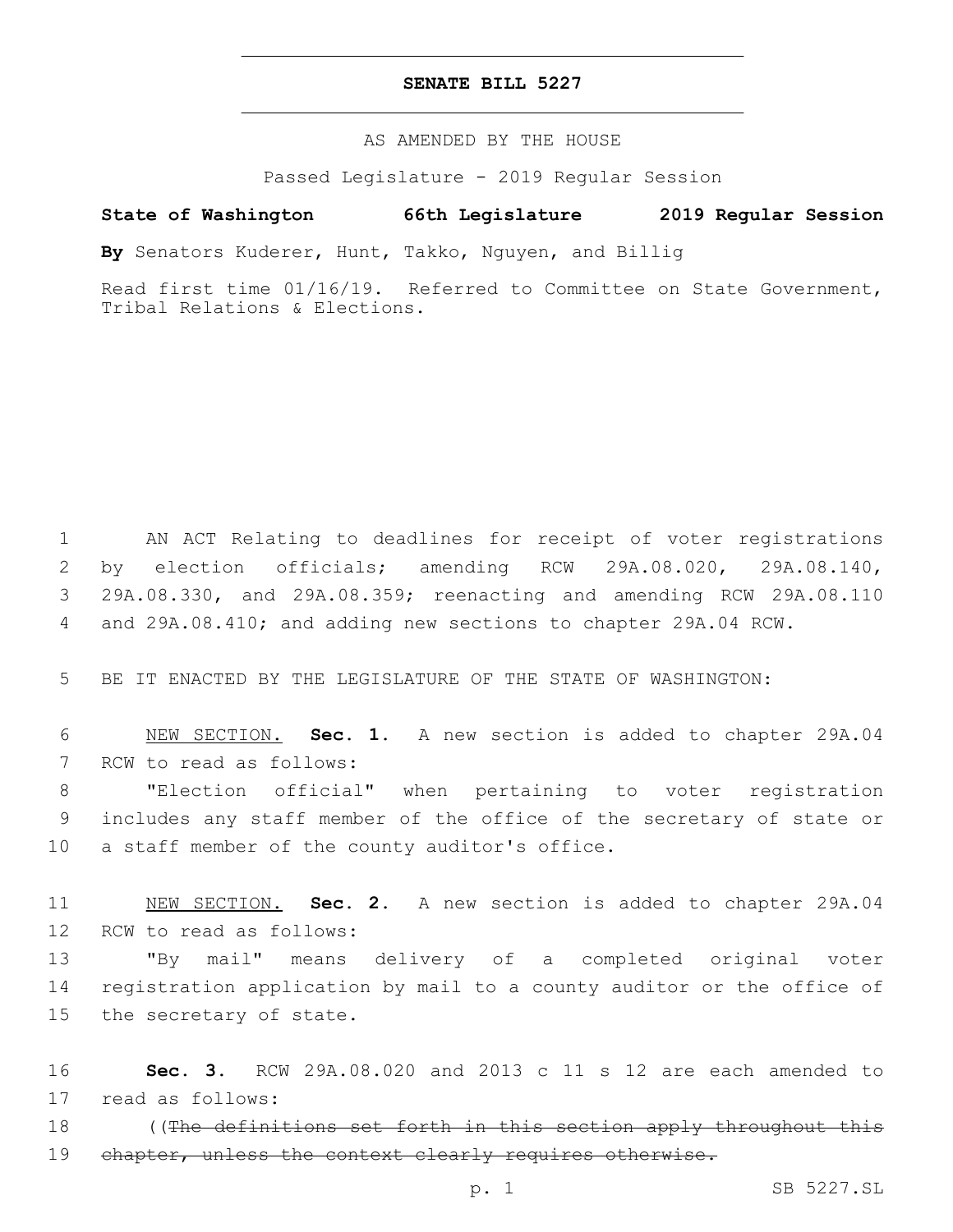1 (1) "By mail" means delivery of a completed original voter 2 registration application by mail to a county auditor or the office of 3 the secretary of state.

4 (2) For)) Unless the context clearly requires otherwise, for 5 voter registration applicants, (("date of mailing" means the date of 6 the postal cancellation on the voter registration application. This 7 date will also be used as the date of application for the purpose 8  $\Theta$ )) the date the voter registration application is received by an 9 election official will be used as the registration date for the 10 purpose of registering and meeting the registration cutoff deadline. 11 ((If the postal cancellation date is illegible then the date of 12 receipt by the elections official is considered the date of 13 application. If an application is received by a county auditor or the 14 office of the secretary of state by the close of business on the 15 fifth day after the cutoff date for voter registration and the postal 16 cancellation date is illegible, the application will be considered to 17 have arrived by the cutoff date for voter registration.))

18 **Sec. 4.** RCW 29A.08.140 and 2018 c 112 s 1 are each amended to 19 read as follows:

20 (1) In order to vote in any primary, special election, or general 21 election, a person who is not registered to vote in Washington must:

22 (a) Submit a registration application that is received by an 23 election official no later than eight days before the day of the 24 primary, special election, or general election. For purposes of this 25 subsection (1)(a), "received" means: (i) Being physically received by 26 an election official by the close of business of the required 27 deadline; or (ii) for applications received online or electronically, 28 by midnight, of the required deadline; or

 (b) Register in person at the county auditor's office, the division of elections if in a separate city from the county auditor's office, a voting center, or other location designated by the county auditor in his or her county of residence no later than 8:00 p.m. on the day of the primary, special election, or general election.

 (2) In order to change a residence address for voting in any primary, special election, or general election, a person who is already registered to vote in Washington may update his or her registration by:

38 (a) Submitting an address change using a registration application 39 or making notification via any non-in-person method that is received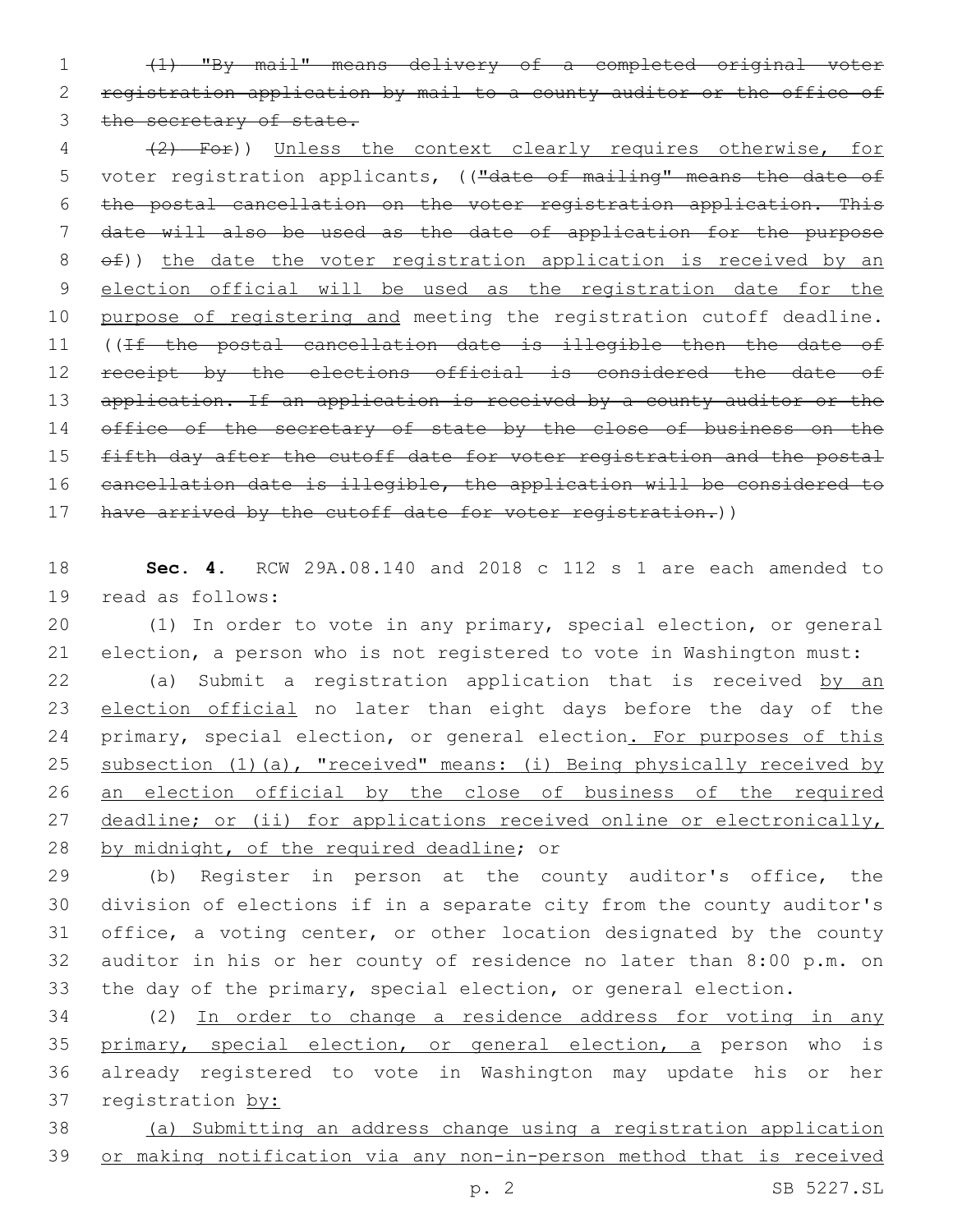by election officials no later than eight days before the day of the 2 primary, special election, or general election; or

 (b) Appearing in person, at the county auditor's office, the division of elections if in a separate city from the county auditor's office, a voting center, or other location designated by the county auditor in his or her county of residence, no later than 8:00 p.m. on the day of the primary, special election, or general election to be 8 in effect for that primary, special election, or general election.

9 (c) A registered voter who fails to ((transfer)) update his or her residential address by this deadline may vote according to his or 11 her previous registration address.

 (3) To register or update a voting address in person at the county auditor's office, a voting center, or other location designated by the county auditor, a person must appear in person at the county auditor's office, a voting center, or other location designated by the county auditor in the county in which the person resides at a time when the facility is open and complete the voter registration application by providing the information required by RCW 19 29A.08.010.

 **Sec. 5.** RCW 29A.08.110 and 2018 c 112 s 2, 2018 c 110 s 101, and 2018 c 109 s 4 are each reenacted and amended to read as follows: (1) For persons registering under RCW 29A.08.120, 29A.08.123, 29A.08.170, 29A.08.330, ((and)) 29A.08.340, 29A.08.362, and 29A.08.365, an application is considered complete only if it contains the information required by RCW 29A.08.010. The applicant is considered to be registered to vote as of the original date of 27 ((mailing, date of delivery)) receipt, or when the person will be at least eighteen years old by the next election, whichever is applicable. As soon as practicable, the auditor shall record the appropriate precinct identification, taxing district identification, and date of registration on the voter's record in the state voter registration list. The secretary of state shall, pursuant to RCW 29A.04.611, establish procedures to enable new or updated voter registrations to be recorded on an expedited basis. Any mailing address provided shall be used only for mail delivery purposes, and not for precinct assignment or residency purposes. Within sixty days 37 after the receipt of an application or transfer, the auditor shall send to the applicant, by first-class nonforwardable mail, an acknowledgment notice identifying the registrant's precinct and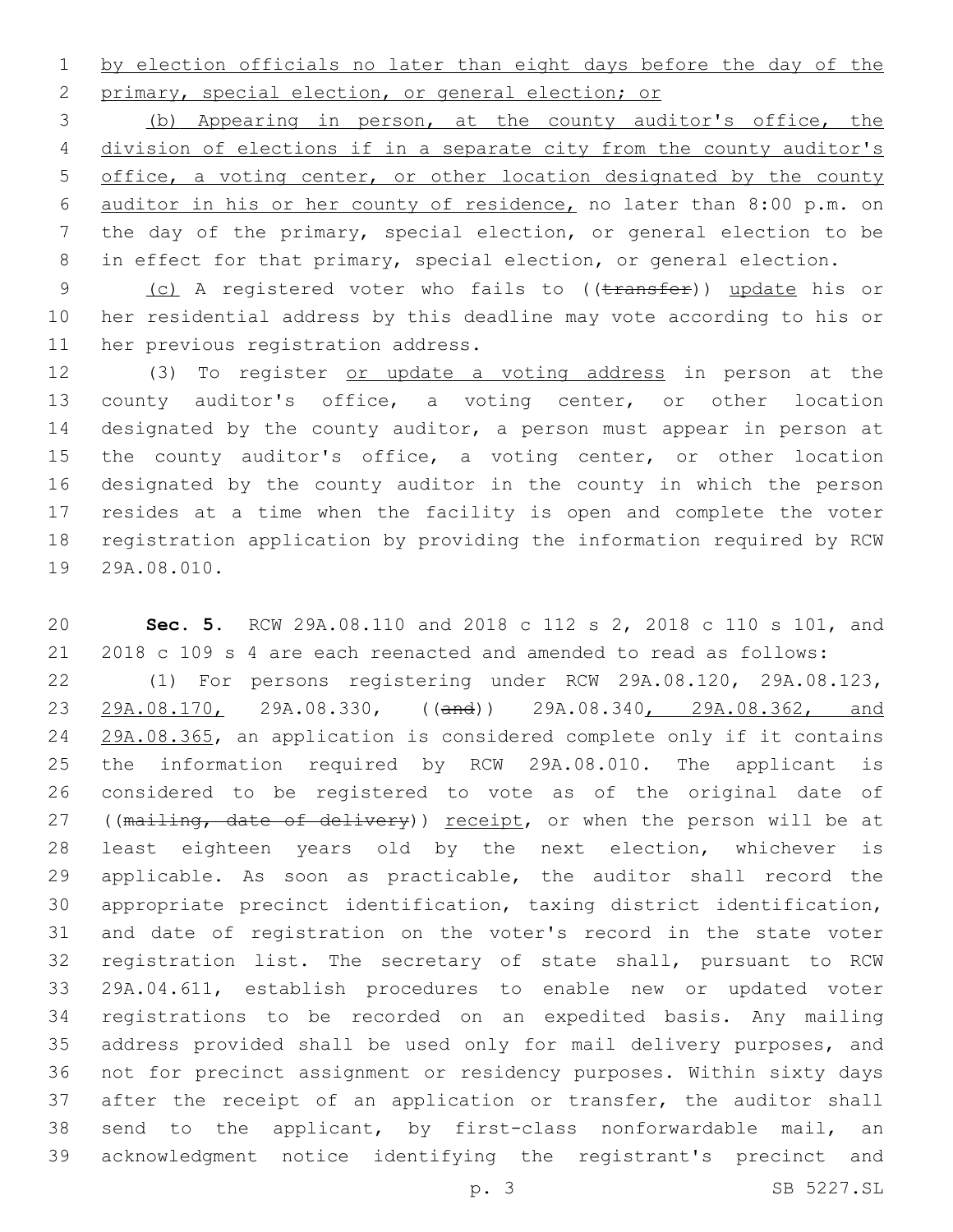containing such other information as may be required by the secretary of state. The postal service shall be instructed not to forward a voter registration card to any other address and to return to the 4 auditor any card which is not deliverable.

 (2) If an application is not complete, the auditor shall promptly mail a verification notice to the applicant. The verification notice shall require the applicant to provide the missing information. If the applicant provides the required information within forty-five days, the applicant shall be registered to vote as of the original date of application. The applicant shall not be placed on the official list of registered voters until the application is complete.

 (3) Once a future voter is no longer in pending status, as described in RCW 29A.08.615, his or her application to sign up to register to vote is no longer pending and is subject to this section.

 **Sec. 6.** RCW 29A.08.330 and 2018 c 109 s 18 are each amended to 16 read as follows:

 (1) The secretary of state shall prescribe the method of voter registration for each designated agency. The agency shall use either the state voter registration by mail form with a separate declination form for the applicant to indicate that he or she declines to register at this time, or the agency may use a separate form approved 22 for use by the secretary of state.

 (2) The person providing service at the agency shall offer voter registration services to every client whenever he or she applies for service or assistance and with each renewal, recertification, or change of address. The person providing service shall give the applicant the same level of assistance with the voter registration application as is offered to fill out the agency's forms and documents, including information about age and citizenship 30 requirements for voter registration.

 (3) The person providing service at the agency shall determine if the prospective applicant wants to register to vote or update his or her voter registration by asking the following question:

 "Do you want to register or sign up to vote or update your voter 35 registration?"

 If the applicant chooses to register, sign up, or update a registration, the service agent shall ask the following:

38 (a) "Are you a United States citizen?"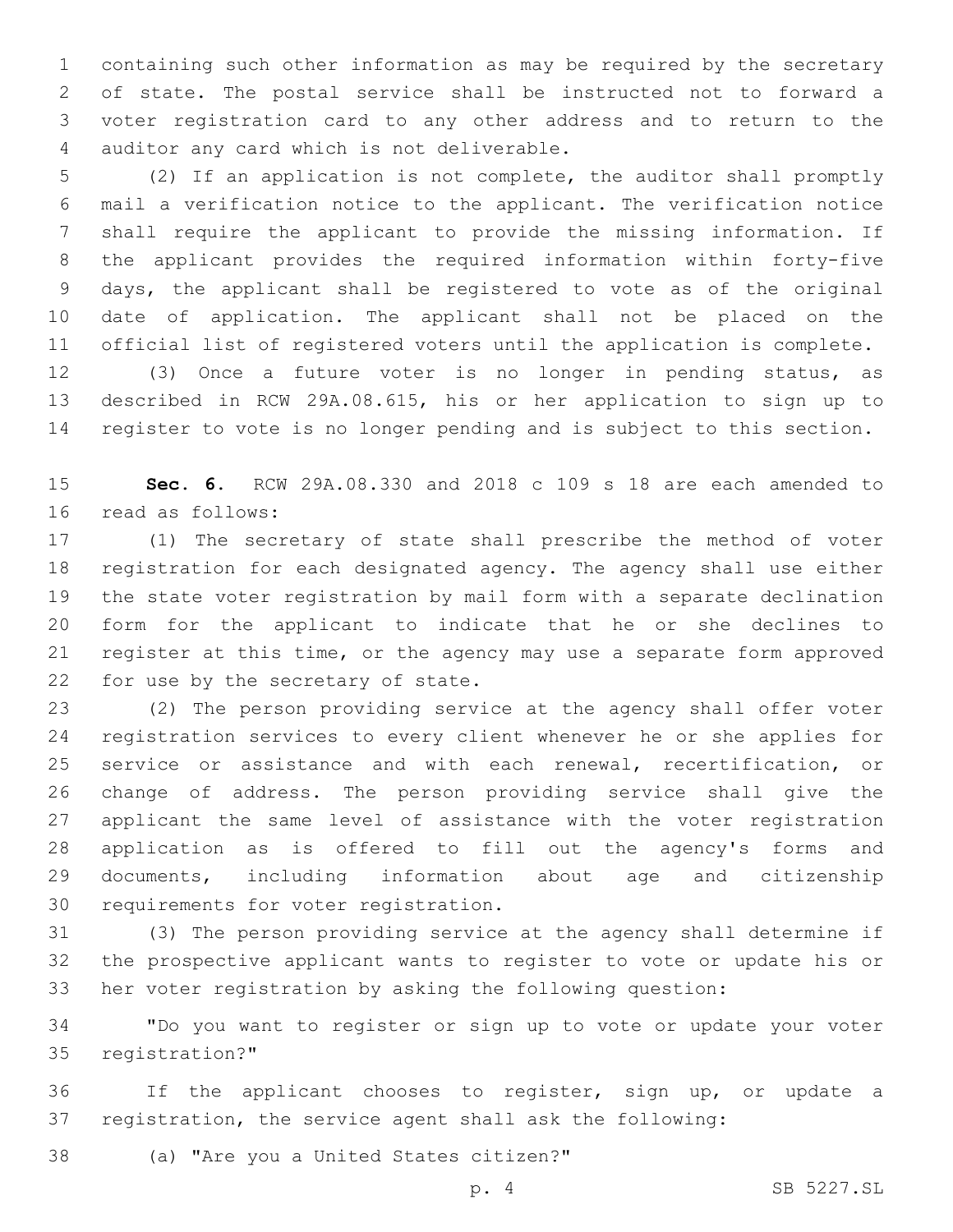(b) "Are you at least eighteen years old or are you at least sixteen years old and will you vote only after you turn eighteen?"

 If the applicant answers in the affirmative to both questions, the agent shall then provide the applicant with a voter registration form and instructions and shall record that the applicant has requested to sign up to vote, register to vote, or update a voter registration. If the applicant answers in the negative to either question, the agent shall not provide the applicant with a voter 9 registration application.

 (4) If an agency uses a computerized application process, it may, 11 in consultation with the secretary of state, develop methods to capture simultaneously the information required for voter registration during a person's computerized application process.

 (5) Each designated agency shall transmit the applications to the secretary of state or appropriate county auditor within three business days and must be received by the election official by the 17 required voter registration deadline.

 (6) Information that is otherwise disclosable under this chapter cannot be disclosed on the future voter until the person reaches eighteen years of age, except for the purpose of processing and 21 delivering ballots.

 **Sec. 7.** RCW 29A.08.410 and 2018 c 112 s 3 and 2018 c 110 s 204 are each reenacted and amended to read as follows:

 A registered voter who changes his or her residence from one address to another within the same county may transfer his or her registration to the new address in one of the following ways:

 (1) Sending the county auditor a request stating both the voter's present address and the address from which the voter was last 29 registered received by an election official eight days prior to a 30 primary or election;

 (2) Appearing in person before the county auditor, or at a voting center or other location designated by the county auditor, and making such a request up until 8:00 p.m. on the day of the primary or 34 election;

 (3) Telephoning or emailing the county auditor to transfer the registration by eight days prior to a primary or election;

37 (4) Submitting a voter registration application received by an election official by eight days prior to a primary or election;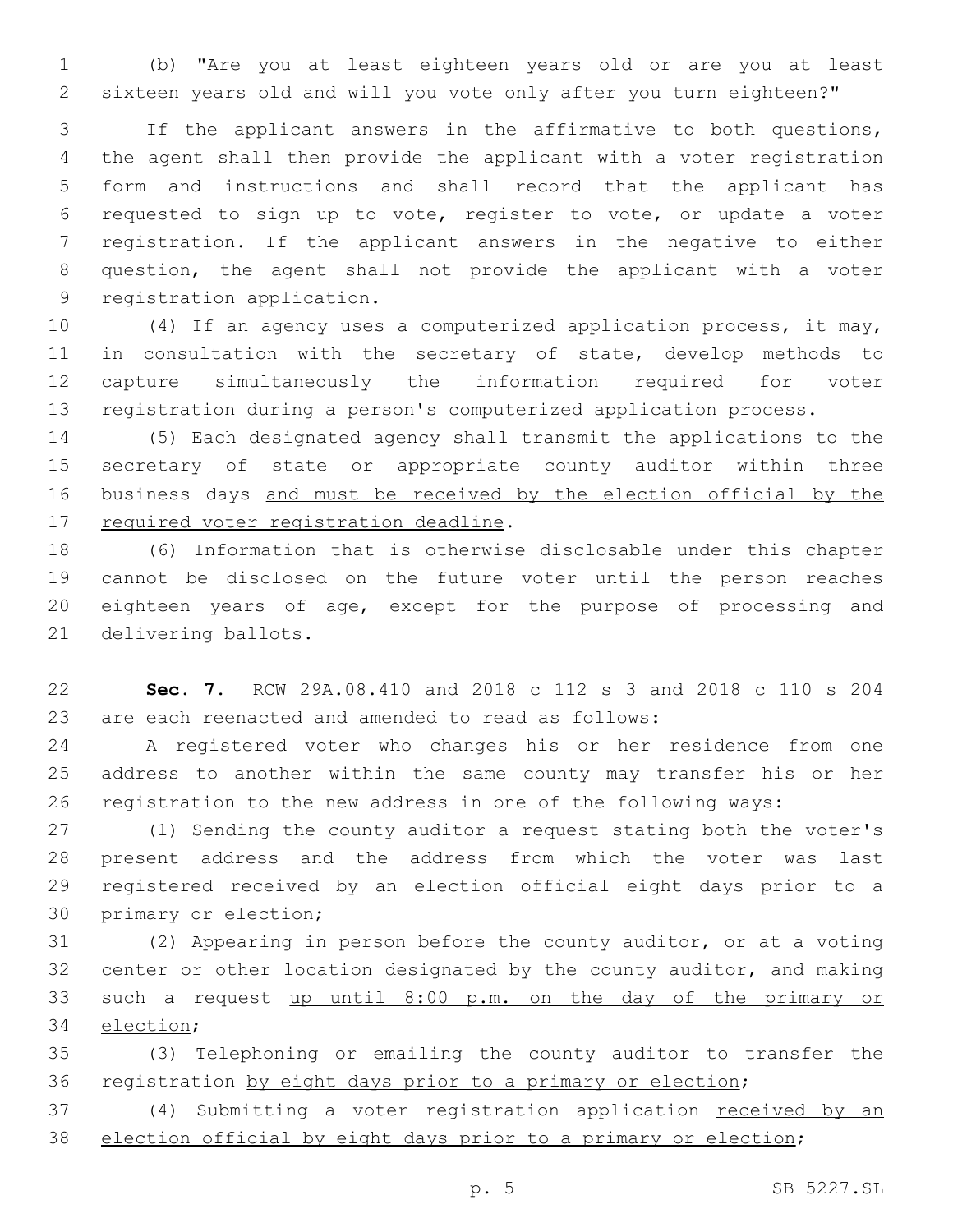(5) Submitting information to the department of licensing and received by an election official by eight days prior to a primary or 3 election;

 (6) Submitting ((information to)) voter registration information through the health benefit exchange and received by an election official by eight days prior to a primary or election; or

 (7) Submitting information to an agency designated under RCW 29A.08.365 and received by an election official by eight days prior to a primary or election once automatic voter registration is 10 implemented at the agency.

 **Sec. 8.** RCW 29A.08.359 and 2018 c 110 s 104 are each amended to 12 read as follows:

 (1)(a) For persons age eighteen years and older registering under RCW 29A.08.355, an application is considered complete only if it contains the information required by RCW 29A.08.010 and other information as required by the secretary of state. The applicant is considered to be registered to vote as of the original date of issuance or renewal or date of change of address of an enhanced driver's license or identicard issued under RCW 46.20.202 or change of address for an existing enhanced driver's license or identicard 21 pursuant to RCW 46.20.205. The information must be transmitted in an expedited manner and must be received by an election official by the 23 required voter registration deadline. The auditor shall record the appropriate precinct identification, taxing district identification, and date of registration on the voter's record in the state voter registration list. Any mailing address provided shall be used only for mail delivery purposes, and not for precinct assignment or residency purposes. Within sixty days after the receipt of an 29 application or transfer, the auditor shall send to the applicant, by first-class nonforwardable mail, an acknowledgment notice identifying the registrant's precinct and containing such other information as may be required by the secretary of state. The United States postal service shall be instructed not to forward a voter registration card to any other address and to return to the auditor any card which is 35 not deliverable.

 (b) An auditor may use other means to communicate with potential and registered voters such as, but not limited to, email, phone, or text messaging. The alternate form of communication must not be in lieu of the first-class mail requirements. The auditor shall act in